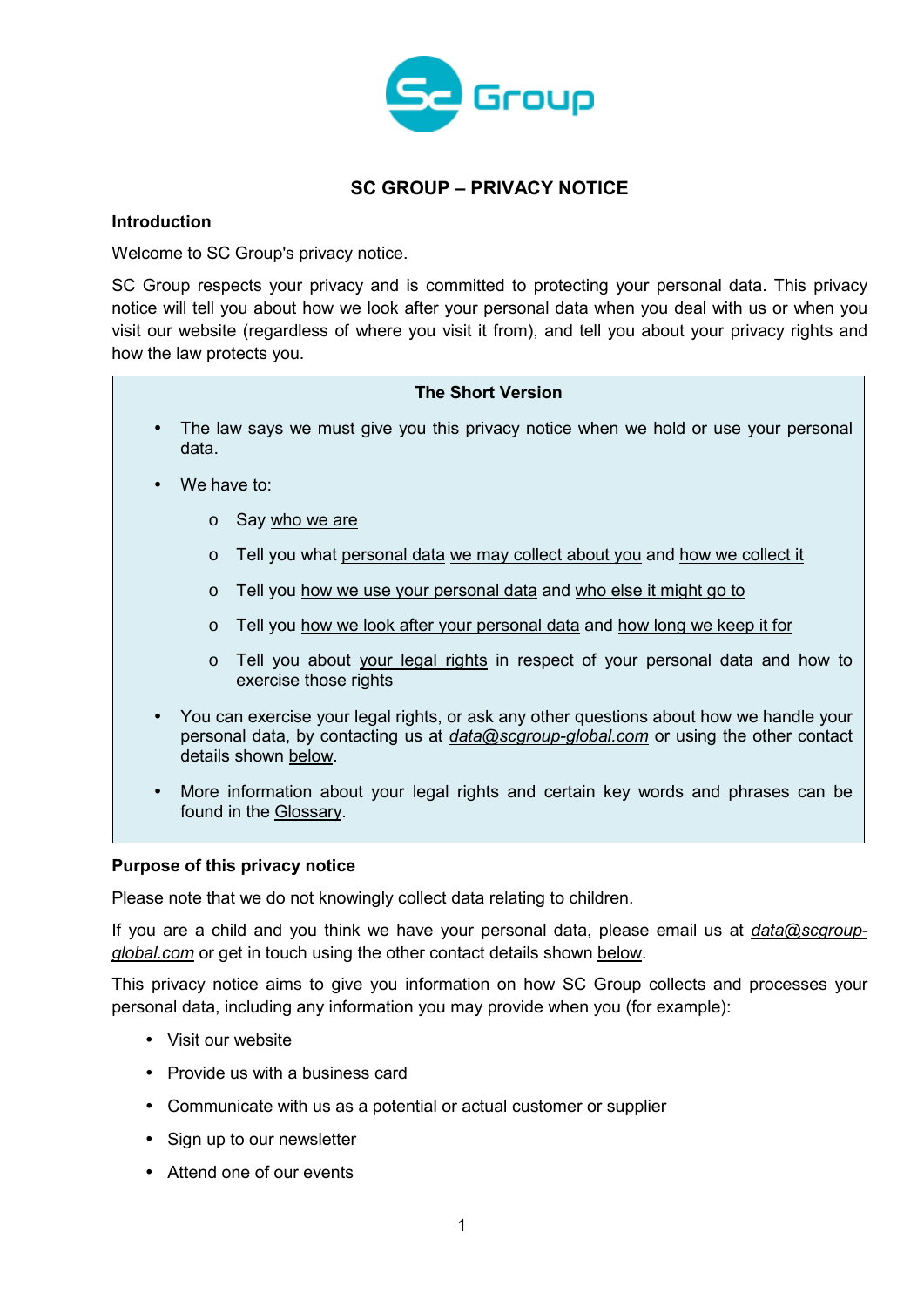<span id="page-1-0"></span>It is important that you read this privacy notice, together with any other privacy notice or fair processing notice we may provide on specific occasions when we are collecting or processing personal data about you, so that you are fully aware of how and why we are using your data. This privacy notice supplements any of those other notices and is not intended to override them.

## **Who we are**

SC Group is made up of different legal entities, details of which can be found [here.](https://scgroup-global.com/group-companies/) This privacy notice is issued on behalf of SC Group, so when we mention "SC Group", "we", "us" or "our" in this privacy notice, we are referring to the relevant company in the SC Group responsible for processing your data. Unless we tell you otherwise, Proteum Limited is the controller and responsible for the website on which this privacy notice appears.

We have appointed a Data Privacy Co-Ordinator who is responsible for overseeing questions in relation to this privacy notice. If you have any questions about this privacy notice, including any requests to exercise [your legal rights,](#page-7-0) please contact the Data Privacy Co-Ordinator using the details set out below.

# **Contact details**

Our full details are:

Full name of legal entity: Proteum Limited

Name or title of Data Privacy Co-Ordinator: Tom Hattan

Email address: *[data@scgroup-global.com](mailto:data@scgroup-global.com)*

Postal address: The Airfield, Dunkeswell, Honiton EX14 4LF

You have the right to make a complaint at any time to the Information Commissioner's Office (ICO), the UK supervisory authority for data protection issues (<www.ico.org.uk>). We would, however, appreciate the chance to deal with your concerns before you approach the ICO so please contact us in the first instance.

# **Changes to the privacy notice and your duty to inform us of changes**

This version of the privacy notice was last updated on 21 May 2018 and historic versions can be obtained by contacting us.

It is important that the personal data we hold about you is accurate and current. Please keep us informed if your personal data changes during your relationship with us.

## **Third-party links**

Our website may include links to third-party websites, plug-ins and applications. Clicking on those links or enabling those connections may allow third parties to collect or share data about you. We do not control these third-party websites and are not responsible for their privacy statements. When you leave our website, we encourage you to read the privacy notice of every website you visit.

## **1. The data we collect about you**

Personal data, or personal information, means any information about an individual from which that person can be identified. It does not include data where the identity has been removed (anonymous data).

We may collect, use, store and transfer different kinds of personal data about you which we have grouped together follows:

• **Identity Data** includes first name, maiden name, last name, title (which may indicate marital status and gender) and, in some cases (explained [here,](#page-3-0) [here](#page-3-0) and [here\)](#page-5-0), nationality, security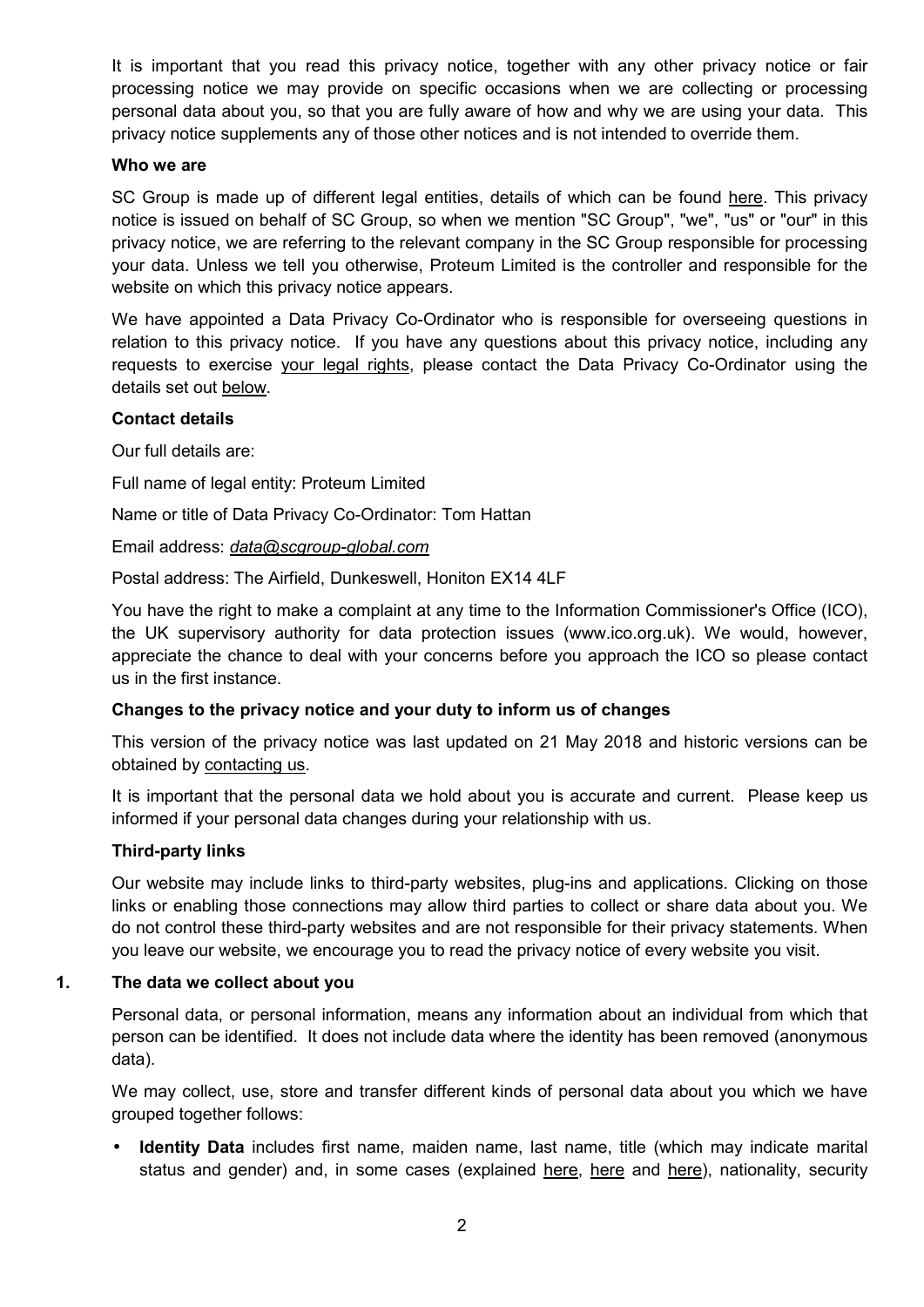<span id="page-2-0"></span>clearance, date of birth, passport details (or similar identity documentation) and CCTV images of you.

- **Contact Data** includes billing address and delivery address (either of which may, in certain circumstances, also be your personal address), email address and telephone numbers.
- **Financial Data** includes personal bank account and payment card details.
- **Transaction Data** includes details about payments to and from you and other details of products and services you have purchased from or supplied to us (in your individual / personal capacity) and your attendance or non-attendance at any of our events (which may include dietary preferences).
- **Technical Data** includes internet protocol (IP) address, your login data, browser type and version, time zone setting and location, browser plug-in types and versions, operating system and platform and other technology on the devices you use to access this website.
- **Usage Data** includes information about how you use our website, products and services (in your individual / personal capacity).
- **Marketing and Communications Data** includes your preferences in receiving marketing from us and our third parties and your communication preferences.

We also collect, use and share **Aggregated Data** such as statistical or demographic data for any purpose. Aggregated Data may be derived from your personal data but is not considered personal data in law as this data does **not** directly or indirectly reveal your identity. For example, we may aggregate your Usage Data to calculate the percentage of users accessing a specific website feature. However, if we combine or connect Aggregated Data with your personal data so that it can directly or indirectly identify you, we treat the combined data as personal data which will be used in accordance with this privacy notice.

We do not collect any **Special Categories of Personal Data** about you (this includes details about your race or ethnicity, religious or philosophical beliefs, sex life, sexual orientation, political opinions, trade union membership, information about your health and genetic and biometric data). Nor do we collect any information about criminal convictions and offences.

## **If you fail to provide personal data**

Where we need to collect personal data by law, or under the terms of a contract we have with you and you fail to provide that data when requested, we may not be able to perform the contract we have or are trying to enter into with you (for example, to provide you with goods or services, or to purchase them from you). In this case, we may have to cancel a product or service you have with us but we will notify you if this is the case at the time.

## **2. How is your personal data collected?**

We use different methods to collect data from and about you including through:

- **Direct interactions.** You may give us your Financial Data, Identity Data, Contact Data and Transaction Data by filling in forms or by communicating with us by post, phone, email or otherwise. This includes personal data you provide when you:
	- apply for or enquire about our products or services;
	- enquire about providing goods and services to us;
	- subscribe to our service or publications;
	- request marketing to be sent to you;
	- respond to an invitation to one of our events;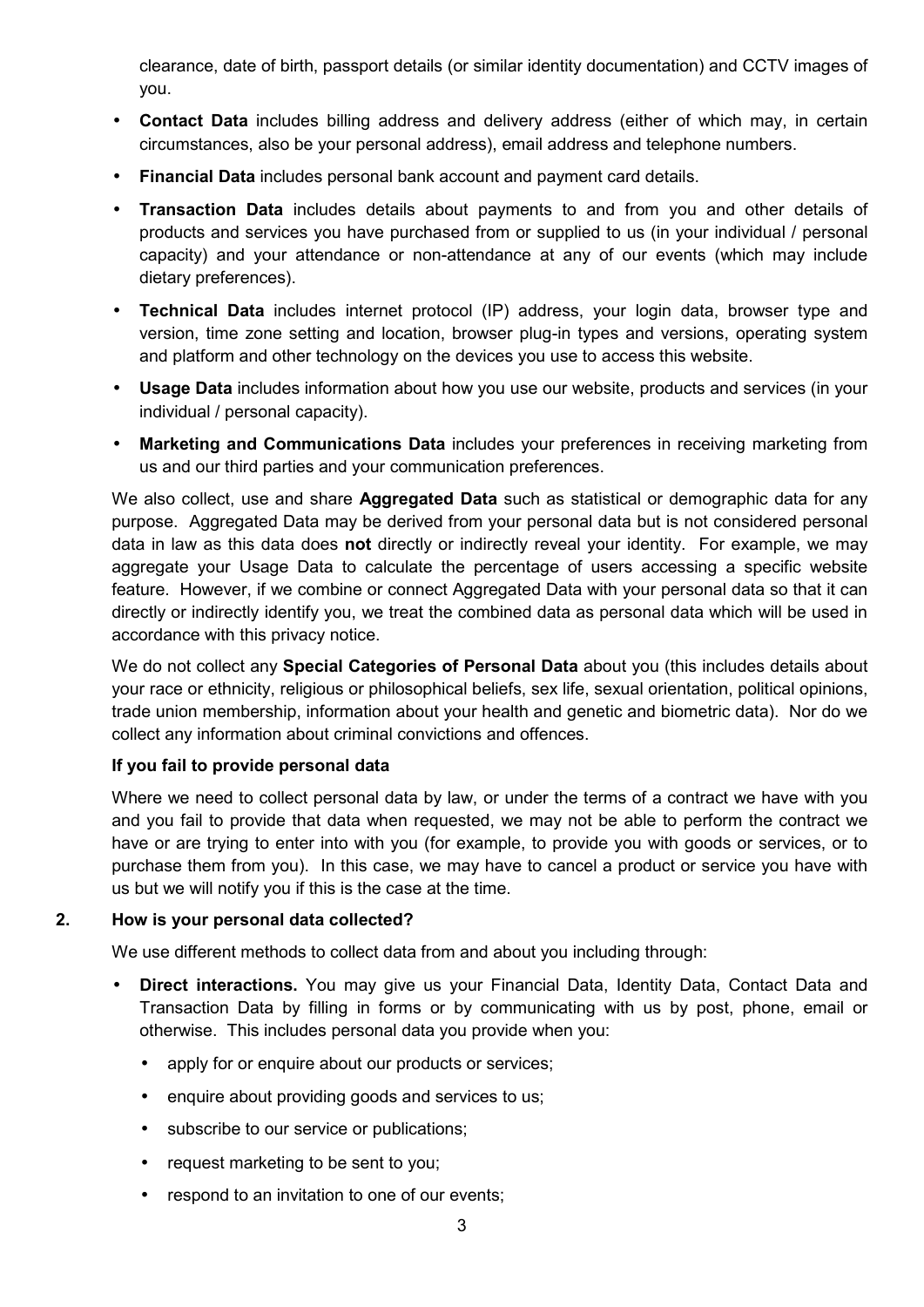- <span id="page-3-0"></span>• visit our premises;
- give us your business card;
- enter a competition, promotion or survey; or
- give us some feedback.
- **Automated technologies or interactions.** As you interact with our website, we may automatically collect Technical Data and Usage Data about your equipment, browsing actions and patterns. We collect this personal data by using cookies, server logs and other similar technologies. Please see our [cookie policy](https://scgroup-global.com/cookie-policy/) for further details. In addition, when you visit our premises, images of you may be captured by our CCTV.
- **Third parties or publicly available sources.** We may receive personal data about you from various third parties and public sources as set out below:
	- Technical Data from the following parties:
		- (a) analytics providers, such as Google, based outside the EU; and
		- (b) search information providers based inside or outside the EU.
	- When you visit any of our secure premises, Identity Data from your security controller, the UK Ministry of Defence's International Visits Control Office, or other security authorities.
	- Identity and Contact Data from publicly-availably sources, such as Companies House and the Electoral Register, based inside the EU, and social media sites based inside or outside the EU.

## **3. How we use your personal data**

We will only use your personal data when the law allows us to. Most commonly, we will use your personal data in the following circumstances:

- Where we need to perform the contract we are about to enter into or have entered into with you.
- Where it is necessary for our legitimate interests (or those of a third party) and your interests and fundamental rights do not override those interests.
- Where we need to comply with a legal or regulatory obligation.

Click [here](https://ico.org.uk/for-organisations/guide-to-the-general-data-protection-regulation-gdpr/lawful-basis-for-processing/) or [here](#page-9-0) to find out more about the types of lawful basis that we will rely on to process your personal data.

Generally we do not rely on consent as a legal basis for processing your personal data other than in relation to sending direct marketing communications to you via email or text message. You have the right to withdraw consent to marketing at any time by contacting us at *[data@scgroup-global.com](mailto:data@scgroup-global.com)* or using the other contact details shown [above.](#page-1-0)

## **Purposes for which we will use your personal data**

We have set out below, in a table format, a description of all the ways we plan to use your personal data, and which of the legal bases we rely on to do so. We have also identified what our legitimate interests are where appropriate.

Note that we may process your personal data for more than one lawful ground depending on the specific purpose for which we are using your data.

| <b>Purpose/Activity</b> | Type(s) of personal | Lawful basis for processing, including |
|-------------------------|---------------------|----------------------------------------|
|                         | data                | basis of legitimate interest           |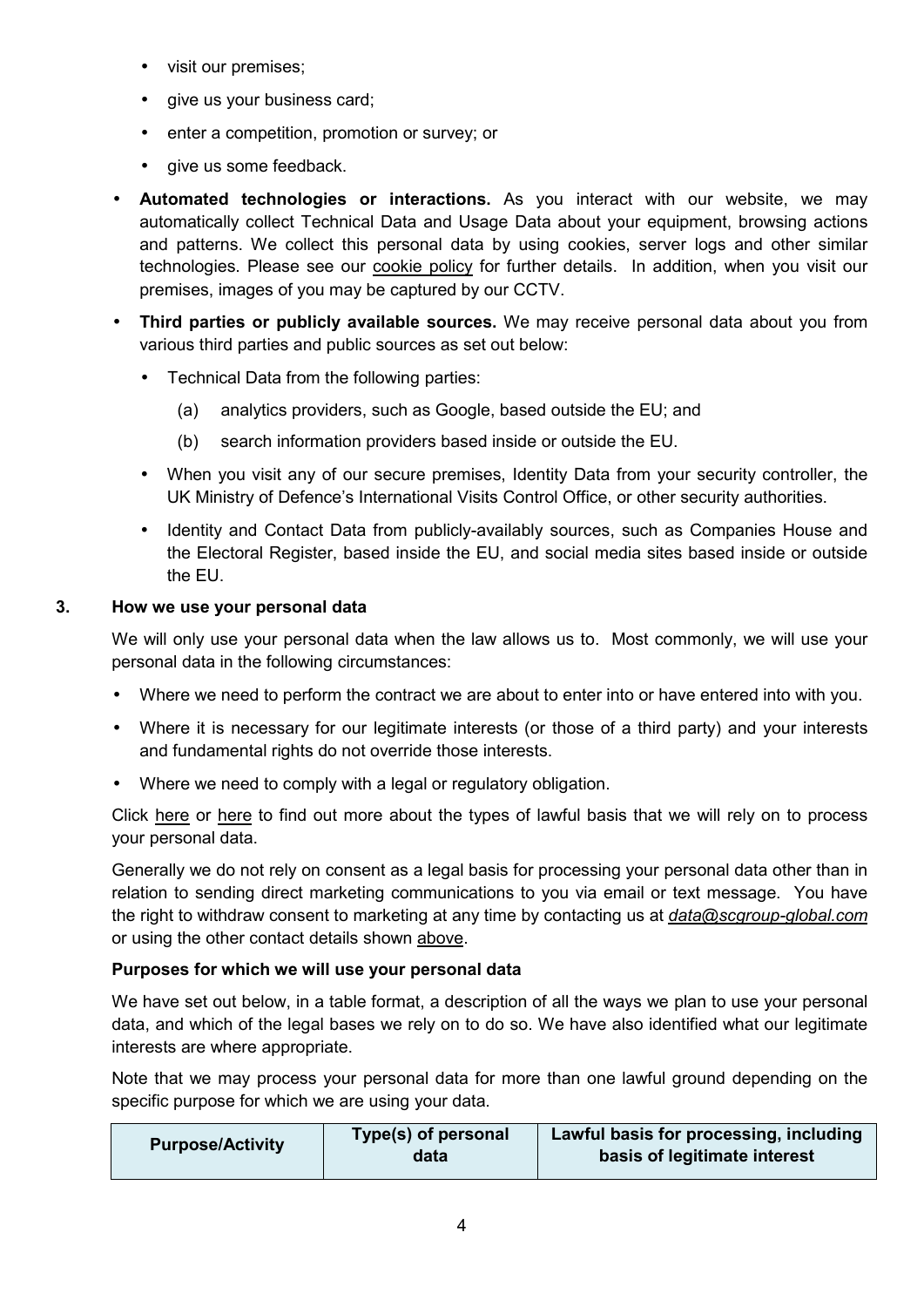| <b>Purpose/Activity</b>                                                                                                                                                                                                              | Type(s) of personal<br>data                                                                                                                                             | Lawful basis for processing, including<br>basis of legitimate interest                                                                                                                                                                                                                                                |
|--------------------------------------------------------------------------------------------------------------------------------------------------------------------------------------------------------------------------------------|-------------------------------------------------------------------------------------------------------------------------------------------------------------------------|-----------------------------------------------------------------------------------------------------------------------------------------------------------------------------------------------------------------------------------------------------------------------------------------------------------------------|
| To liaise with you / your<br>organisation<br>about<br>a<br>potential<br>contract<br>with<br>you as a customer                                                                                                                        | <b>Identity Data</b><br>$\bullet$<br><b>Contact Data</b>                                                                                                                | Performance of a contract with you                                                                                                                                                                                                                                                                                    |
| To register you /<br>your<br>organisation as a<br>new<br>customer                                                                                                                                                                    | <b>Identity Data</b><br>$\bullet$<br><b>Contact Data</b>                                                                                                                | Performance of a contract with you                                                                                                                                                                                                                                                                                    |
| To process and deliver<br>your order including:<br>Manage payments,<br>(a)<br>fees and charges<br>(b) Collect and recover<br>money owed to us                                                                                        | <b>Identity Data</b><br>$\bullet$<br><b>Contact Data</b><br><b>Financial Data</b><br><b>Transaction Data</b><br>Marketing<br>and<br>$\bullet$<br>Communications<br>Data | Performance of a contract with you<br>Necessary for our legitimate interests (to<br>recover debts due to us)                                                                                                                                                                                                          |
| To<br>manage<br>our<br>relationship<br>with<br>you<br>which may include:<br>(a) Notifying you about<br>changes to our terms or<br>privacy policy, or other<br>contract terms<br>(b) Asking you to leave a<br>review or take a survey | <b>Identity Data</b><br>$\bullet$<br><b>Contact Data</b><br>Marketing<br>and<br>$\bullet$<br>Communications<br>Data                                                     | Performance of a contract with you<br>Necessary<br>comply with<br>to<br>legal<br>a<br>obligation<br>Necessary for our legitimate interests (to<br>keep our records updated and to study<br>how customers use our products/services)                                                                                   |
| To enable you to partake<br>draw,<br>in<br>prize<br>a<br>competition or complete a<br>survey                                                                                                                                         | <b>Identity Data</b><br>$\bullet$<br><b>Contact Data</b><br>Usage Data<br>Marketing<br>and<br>$\bullet$<br>Communications<br>Data                                       | Performance of a contract with you<br>Necessary for our legitimate interests (to<br>customers<br>study<br>how<br>use<br>our<br>products/services, to develop them and<br>grow our business)                                                                                                                           |
| To administer and protect<br>business<br>and this<br>our<br>website<br>(including)<br>troubleshooting,<br>data<br>analysis, testing, system<br>maintenance,<br>support,<br>reporting and hosting of<br>data)                         | <b>Identity Data</b><br>$\bullet$<br><b>Contact Data</b><br><b>Technical Data</b>                                                                                       | Necessary for our legitimate interests (for<br>business,<br>running<br>our<br>provision<br>of<br>administration and IT services, network<br>security, to prevent fraud and in the<br>context of a business reorganisation or<br>group restructuring exercise)<br>Necessary to comply with<br>legal<br>a<br>obligation |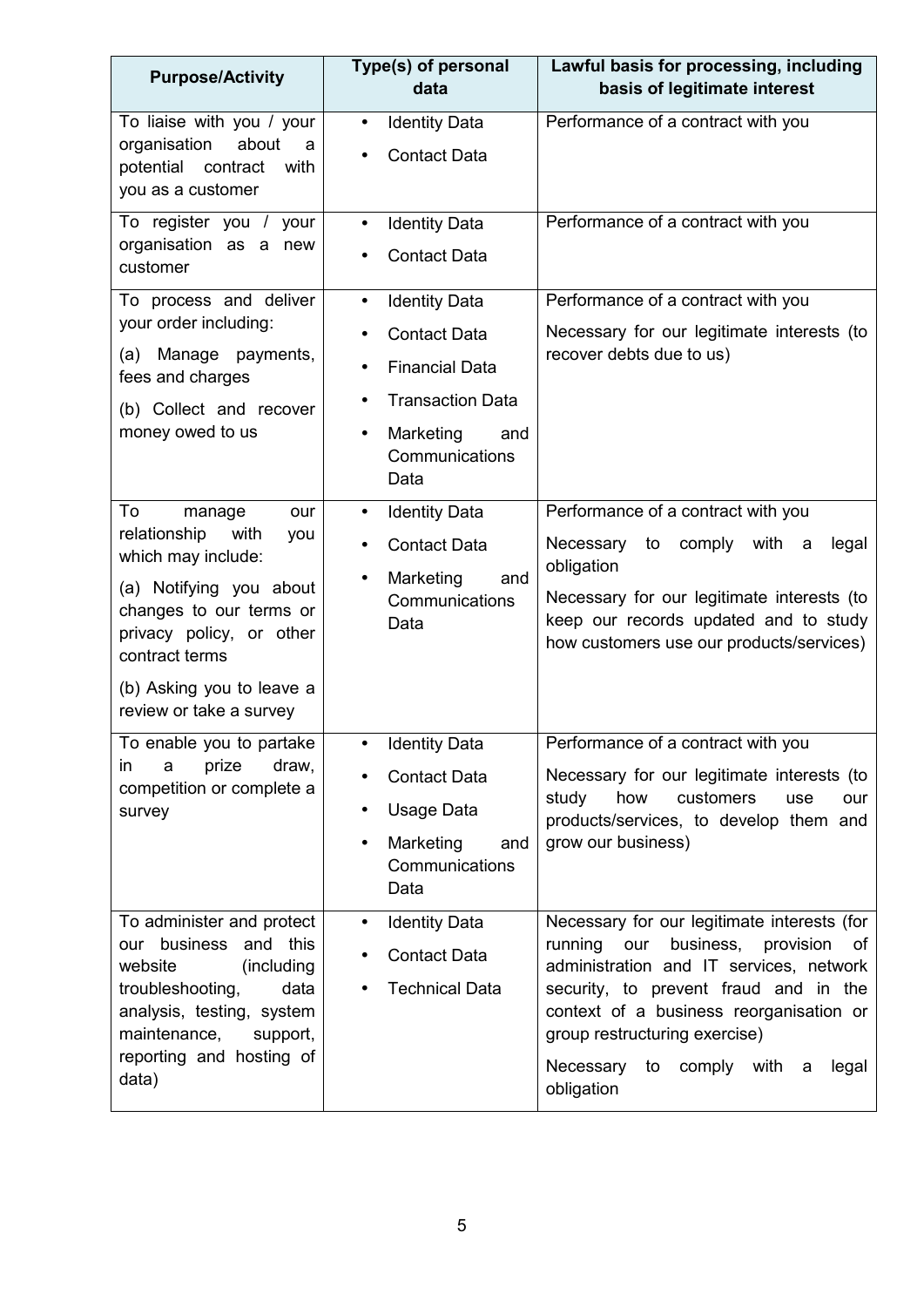<span id="page-5-0"></span>

| <b>Purpose/Activity</b>                                                                                                                                                                                          | Type(s) of personal<br>data                                                                                                                                                          | Lawful basis for processing, including<br>basis of legitimate interest                                                                                                                                                  |
|------------------------------------------------------------------------------------------------------------------------------------------------------------------------------------------------------------------|--------------------------------------------------------------------------------------------------------------------------------------------------------------------------------------|-------------------------------------------------------------------------------------------------------------------------------------------------------------------------------------------------------------------------|
| deliver<br>To<br>relevant<br>website<br>content<br>and<br>advertisements<br>to<br>you<br>and<br>measure<br><b>or</b><br>understand<br>the<br>effectiveness<br><b>of</b><br>the<br>advertising we serve to<br>you | <b>Identity Data</b><br>$\bullet$<br><b>Contact Data</b><br>$\bullet$<br>Usage Data<br>Marketing<br>and<br>$\bullet$<br>Communications<br>Data<br><b>Technical Data</b><br>$\bullet$ | Necessary for our legitimate interests (to<br>how<br>customers<br>study<br>use<br>our<br>products/services, to develop them, to<br>grow our business and to inform our<br>marketing strategy)                           |
| To use data analytics to<br>website,<br>improve<br>our<br>products/services,<br>marketing,<br>customer<br>relationships<br>and<br>experiences                                                                    | <b>Technical Data</b><br>$\bullet$<br>Usage Data                                                                                                                                     | Necessary for our legitimate interests (to<br>define types of customers for our products<br>and services, to keep our website updated<br>and relevant, to develop our business and<br>to inform our marketing strategy) |
| To make suggestions and<br>recommendations to you<br>about goods, services or<br>events that may be of<br>interest to you                                                                                        | <b>Identity Data</b><br>$\bullet$<br><b>Contact Data</b><br><b>Technical Data</b><br>$\bullet$<br>Usage Data<br>$\bullet$                                                            | Necessary for our legitimate interests (to<br>develop our products/services and grow<br>our business)                                                                                                                   |
| To register you / your<br>organisation as a new or<br>potential<br>supplier<br>or<br>teaming partner                                                                                                             | <b>Identity Data</b><br>$\bullet$<br><b>Contact Data</b>                                                                                                                             | Performance of a contract with you                                                                                                                                                                                      |
| To deal with you / your<br>organisation in your / its<br>capacity as a supplier to<br>(or teaming partner of) us                                                                                                 | <b>Identity Data</b><br>$\bullet$<br><b>Contact Data</b><br><b>Transaction Data</b>                                                                                                  | Performance of a contract with you<br>Necessary for our legitimate interests (to<br>help ensure that we<br>have the<br>best<br>possible supply chain)                                                                   |
| To manage your visit to<br>of our sites,<br>one<br>in.<br>with<br>accordance<br>any<br>applicable<br>security<br>requirements                                                                                    | <b>Identity Data</b><br>$\bullet$<br><b>Contact Data</b>                                                                                                                             | with<br>Necessary<br>comply<br>to<br>a<br>legal<br>obligation<br>Necessary for our legitimate interests (to<br>help manage the logistics of your visit and<br>safeguard our<br>commercially sensitive<br>information)   |
| To manage your potential<br>or actual attendance at<br>one of our events                                                                                                                                         | <b>Identity Data</b><br>$\bullet$<br><b>Contact Data</b><br><b>Transaction Data</b><br>Marketing<br>and<br>$\bullet$<br>Communications<br>Data                                       | Necessary for our legitimate interests (to<br>help manage the logistics of our events<br>and use events to help develop our<br>business)                                                                                |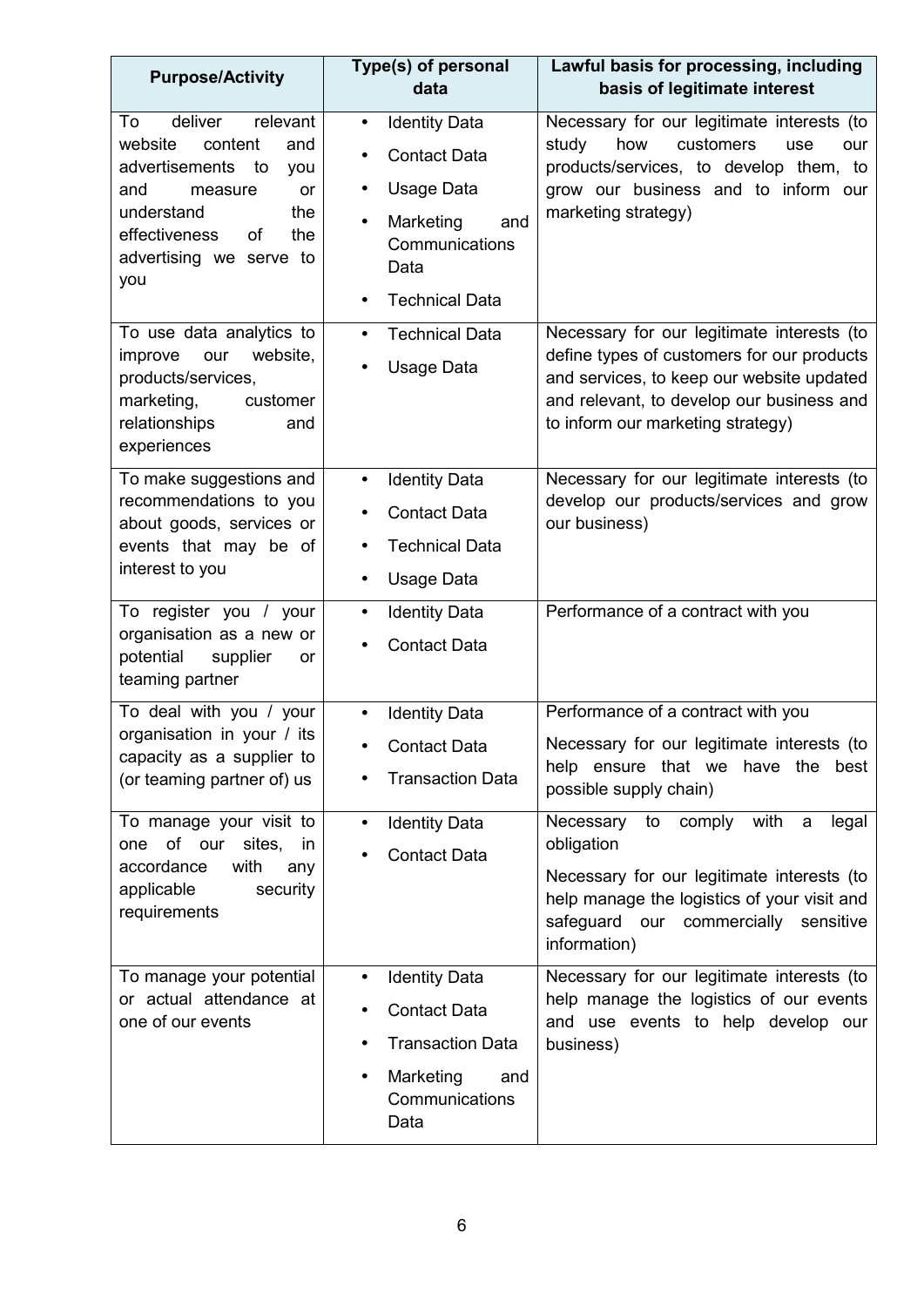<span id="page-6-0"></span>

| <b>Purpose/Activity</b>                                                                  | Type(s) of personal<br>data          | Lawful basis for processing, including<br>basis of legitimate interest                                 |
|------------------------------------------------------------------------------------------|--------------------------------------|--------------------------------------------------------------------------------------------------------|
| To contact you about<br>providing a reference for<br>one of our<br>potential<br>recruits | <b>Identity Data</b><br>Contact Data | Necessary for our legitimate interests (to<br>help ensure the suitability of the people<br>we recruit) |

## **Promotional offers from us**

We may use your Identity Data, Contact Data, Technical Data, Transaction Data and Usage Data to form a view on what we think you may want or need, or what may be of interest to you. This is how we decide which products, services, and events may be relevant for you (we call this marketing).

You may receive marketing communications from us if you have requested information from us or purchased goods or services from us and, in each case, you have not opted out of receiving that marketing.

## **Third-party marketing**

We will get your express opt-in consent before we share your personal data with any company outside SC Group for marketing purposes. We do not currently do this kind of sharing.

## **Opting out**

You can ask us (or third parties) to stop sending you marketing messages at any time by contacting us at *[data@scgroup-global.com](mailto:data@scgroup-global.com)* or using the other contact details shown [above](#page-1-0).

Where you opt out of receiving these marketing messages, this will not apply to personal data provided to us as a result of a product/service purchase, warranty registration, product/service experience or other transactions.

#### **Change of purpose**

We will only use your personal data for the purposes for which we collected it, unless we reasonably consider that we need to use it for another reason and that reason is compatible with the original purpose. If you want an explanation as to how the processing for the new purpose is compatible with the original purpose, please contact us at *[data@scgroup-global.com](mailto:data@scgroup-global.com)* or using the other contact details shown [above.](#page-1-0)

If we need to use your personal data for an unrelated purpose, we will notify you and we will explain the legal basis which allows us to do so.

Please note that we may process your personal data without your knowledge or consent, in compliance with the above rules, where this is required or permitted by law.

#### **4. Disclosures of your personal data**

We may have to share your personal data with the parties set out below for the purposes set out in the table in paragraph 4 above.

- Internal Third Parties as set out in the [Glossary](#page-9-0).
- External Third Parties as set out in the [Glossary](#page-9-0).
- Third parties to whom we may choose to sell, transfer, or merge parts of our business or our assets. Alternatively, we may seek to acquire other businesses or merge with them. If a change happens to our business, then the new owners may use your personal data in the same way as set out in this privacy notice.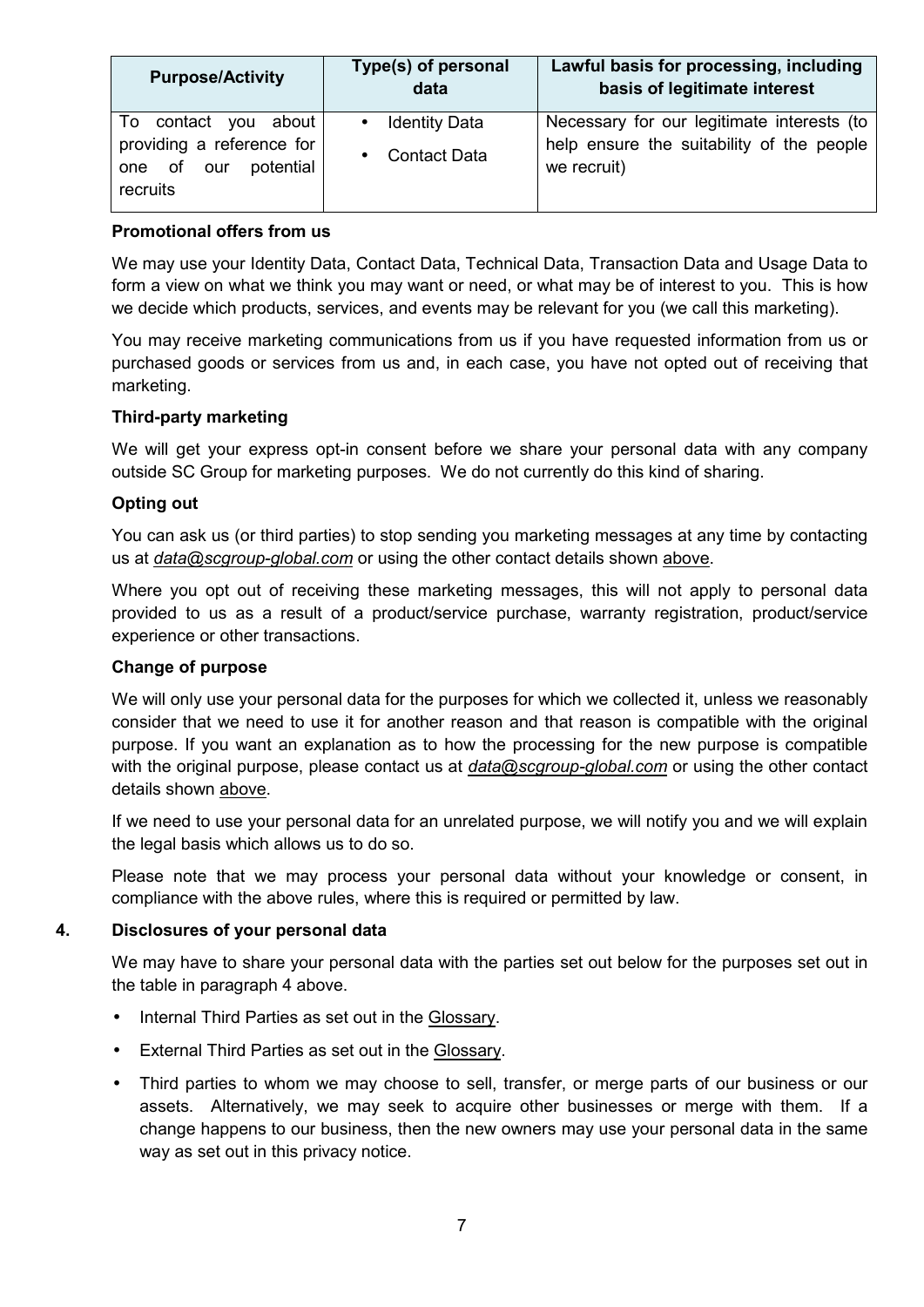<span id="page-7-0"></span>We require all third parties to respect the security of your personal data and to treat it in accordance with the law. We do not allow our third-party service providers to use your personal data for their own purposes and only permit them to process your personal data for specified purposes and in accordance with our instructions.

## **5. International transfers**

We share your personal data within SC Group. This may, in some cases, involve transferring your data outside the European Economic Area (**EEA**), to our Australian subsidiaries.

We ensure your personal data is protected by requiring all our group companies to follow the same rules when processing your personal data. These rules are called "binding corporate rules".

Please [contact us](#page-1-0) if you want further information on the specific mechanism used by us when transferring your personal data out of the EEA.

## **6. Data security**

As a business with significant activity in the defence sector, we operate to an extremely high standard of data security. We have put in place appropriate security measures to prevent your personal data from being accidentally lost, used or accessed in an unauthorised way, altered or disclosed. In addition, we limit access to your personal data to those employees, agents, contractors and other third parties who have a business need to know. They will only process your personal data on our instructions and they are subject to a duty of confidentiality.

We have put in place procedures to deal with any suspected personal data breach and will notify you and any applicable regulator of a breach where we are legally required to do so.

## **7. Data retention – how long will we use your personal data for?**

We will only retain your personal data for as long as necessary to fulfil the purposes we collected it for, including for the purposes of satisfying any legal, accounting, or reporting requirements.

To determine the appropriate retention period for personal data, we consider the amount, nature, and sensitivity of the personal data, the potential risk of harm from unauthorised use or disclosure of your personal data, the purposes for which we process your personal data and whether we can achieve those purposes through other means, and the applicable legal requirements.

Details of retention periods for different aspects of your personal data are available in our retention policy which you can request from us by contacting us at *[data@scgroup-global.com](mailto:data@scgroup-global.com)* or using the other contact details shown [above](#page-1-0).

Where our customers are individuals, by law we have to keep basic information about them (including certain Contact Data, Identity Data, Financial Data and Transaction Data) for six years after they cease being customers.

In some circumstances you can ask us to delete your data: see [Request erasure](#page-9-0) below for further information.

In some circumstances we may anonymise your personal data (so that it can no longer be associated with you) for research or statistical purposes, in which case we may use this information indefinitely without further notice to you.

# **8. Your legal rights**

Under certain circumstances, you have rights under data protection laws in relation to your personal data. Please click on the links below to find out more about these rights:

- *[Request access to your personal data.](#page-9-0)*
- *[Request correction of your personal data.](#page-9-0)*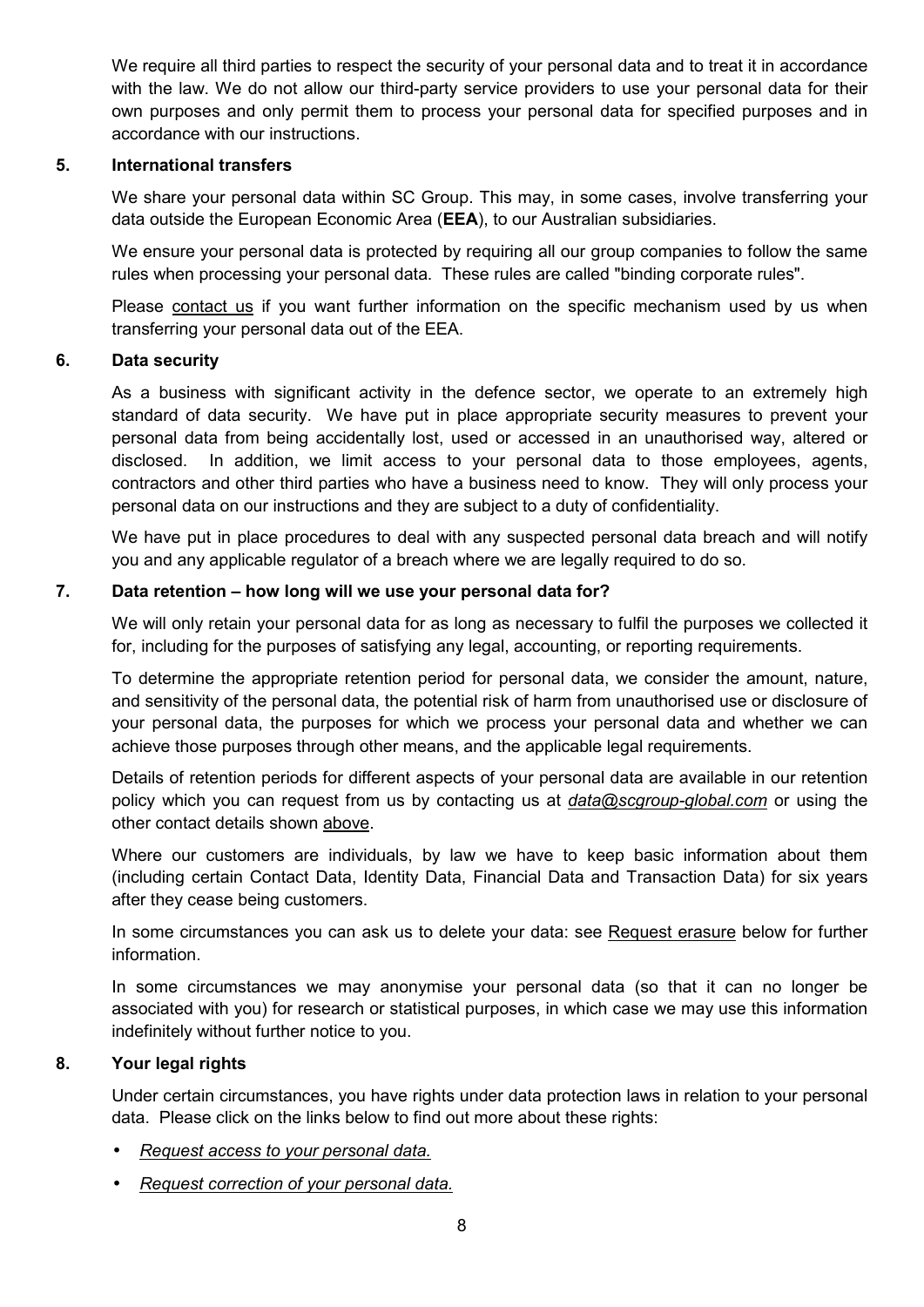- *[Request erasure of your personal data.](#page-9-0)*
- *[Object to processing of your personal data.](#page-9-0)*
- *[Request restriction of processing your personal data.](#page-9-0)*
- *[Request transfer of your personal data.](#page-9-0)*
- *[Right to withdraw consent.](#page-9-0)*

[If you wish to exercise any of the rights set out above, please contact us at](data@scgroup-global.com) *data@scgroupglobal.com* or using the other contact details shown [above.](#page-1-0)

## **No fee usually required**

You will not normally have to pay a fee to access your personal data (or to exercise any of the other rights). However, we may charge a reasonable fee if your request is clearly unfounded, repetitive or excessive. Alternatively, we may refuse to comply with your request in these circumstances.

## **What we may need from you**

We may need to request specific information from you to help us confirm your identity and ensure your right to access your personal data (or to exercise any of your other rights). This is a security measure to ensure that personal data is not disclosed to any person who has no right to receive it. We may also contact you to ask you for further information in relation to your request to speed up our response.

## **Time limit to respond**

We try to respond to all legitimate requests within one month. Occasionally it may take us longer than a month if your request is particularly complex or you have made a number of requests. In this case, we will notify you and keep you updated.

## **9. Glossary**

# **LAWFUL BASIS**

**Legitimate Interest** means the interest of our business in conducting and managing our business to enable us to give our actual and potential customers the best service / product and the best and most secure experience. We make sure we consider and balance any potential impact on you (both positive and negative) and your rights before we process your personal data for our legitimate interests. We do not use your personal data for activities where our interests are overridden by the impact on you (unless we have your consent or are otherwise required or permitted to by law). You can obtain further information about how we assess our legitimate interests against any potential impact on you in respect of specific activities by contacting us at *[data@scgroup-global.com](mailto:data@scgroup-global.com)* or using the other contact details shown [above.](#page-1-0)

**Performance of Contract** means processing your data where it is necessary for the performance of a contract to which you are a party or to take steps at your request before entering into such a contract.

**Comply with a legal or regulatory obligation** means processing your personal data where it is necessary for compliance with a legal or regulatory obligation that we are subject to.

# **THIRD PARTIES**

## **Internal Third Parties**

• Other companies in SC Group acting as joint controllers or processors and who are based in the UK and provide IT and system administration services and undertake management reporting.